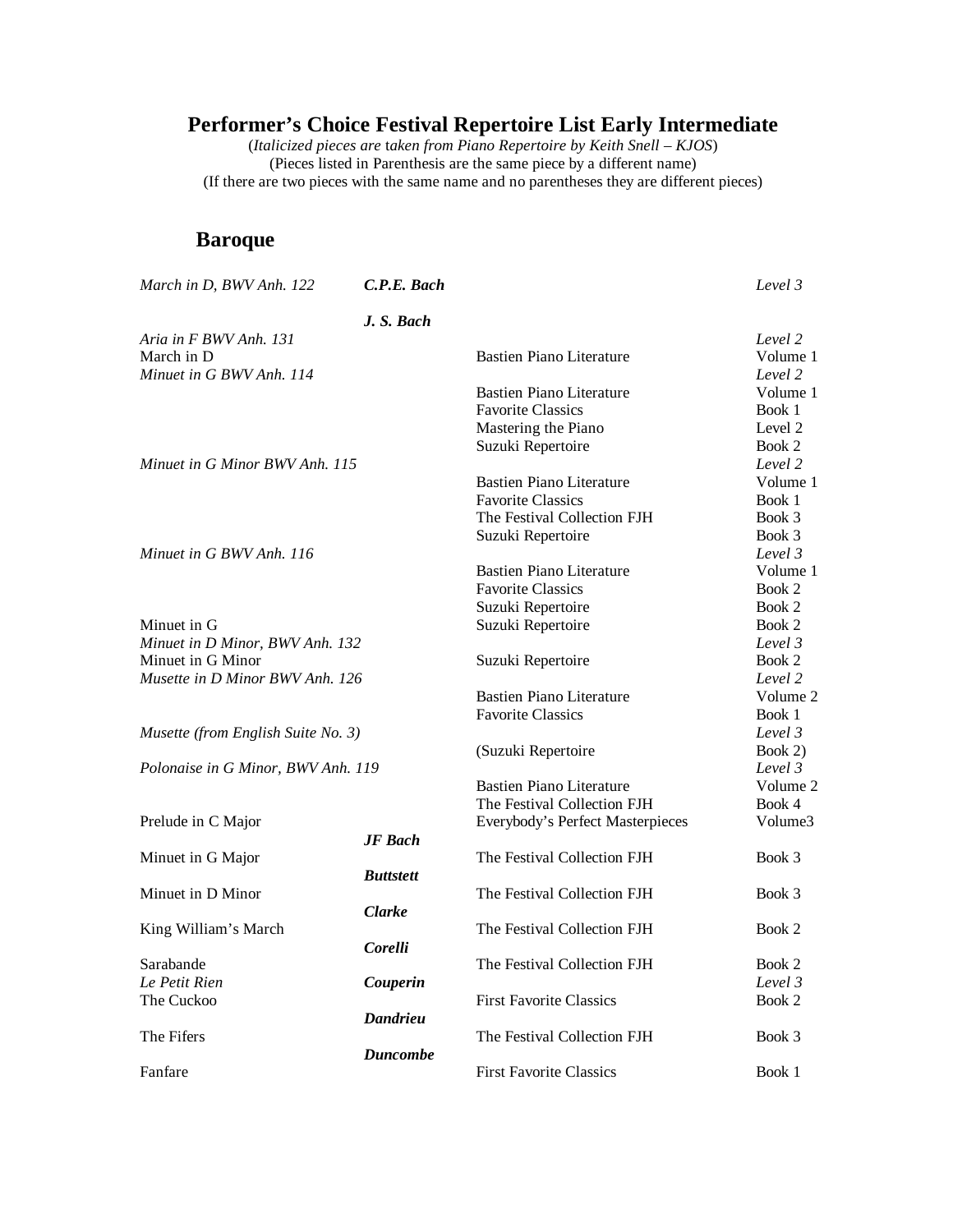|                     | Geoffroy         |                                |         |
|---------------------|------------------|--------------------------------|---------|
| Petit Minuet        |                  | The Festival Collection FJH    | Book 1  |
| Petit Rondo         |                  | The Festival Collection FJH    | Book 1  |
| <i>Musette</i>      | Grafe            |                                | Level 2 |
| Minuet in G         | <b>Handel</b>    |                                | Level 3 |
|                     | <b>Krieger</b>   |                                |         |
| Minuet in A Minor   |                  | The Festival Collection FJH    | Book 3  |
|                     | Kuhlau           |                                |         |
| Minuet in F Major   |                  | The Festival Collection FJH    | Book 2  |
|                     | <b>Purcell</b>   |                                |         |
| Minuet in A Minor   |                  | The Festival Collection FJH    | Book 3  |
| Minuet in E minor   |                  | The Festival Collection FJH    | Book 3  |
|                     | Rameau           |                                |         |
| Rondino             |                  | <b>Favorite Classics</b>       | Book 1  |
| (Menuet En Rondeau) |                  | The Festival Collection FJH    | Book 2  |
|                     | <b>Scarlatti</b> |                                |         |
| Minuet L. 217       |                  | <b>Favorite Classics</b>       | Book 1  |
|                     | <b>Seixas</b>    |                                |         |
| Minuet in C Major   |                  | The Festival Collection FJH    | Book 3  |
|                     | <b>Speer</b>     |                                |         |
| Gavotte             |                  | The Festival Collection FJH    | Book 2  |
| Rigaudon            | <b>Telemann</b>  |                                | Level 2 |
|                     |                  | The Festival Collection FJH    | Book 2  |
| Gigue               |                  | <b>First Favorite Classics</b> | Book 2  |
|                     |                  | The Festival Collection FJH    | Book 3  |

#### **Classical**

|                                   | Andre            |                                 |          |
|-----------------------------------|------------------|---------------------------------|----------|
| Sonatina in C Major               |                  | The Festival Collection FJH     | Book 2   |
|                                   | <b>Attwood</b>   |                                 |          |
| Sonatina in G                     |                  | The Festival Collection FJH     | Book 2   |
|                                   | <b>JC</b> Bach   |                                 |          |
| Swabian Tune                      |                  | The Festival Collection FJH     | Book 2   |
|                                   | <b>Beethoven</b> |                                 |          |
| Bagatelle in Minor, Op. 119 No. 9 |                  |                                 | Level 3  |
|                                   |                  | <b>Favorite Classics</b>        | Book 1   |
| Ecossaise                         |                  |                                 | Level 2  |
|                                   |                  | <b>Bastien Piano Literature</b> | Volume 1 |
|                                   |                  | <b>Favorite Classics</b>        | Book 1   |
|                                   |                  | Suzuki Repertoire               | Book 3   |
| Ecossaise                         |                  |                                 | Level 2  |
| German Dance in A Major           |                  | <b>Favorite Classics</b>        | Book 2   |
| German Dance in C Major           |                  | <b>Favorite Classics</b>        | Book 2   |
| German Dance in F Major           |                  | <b>Favorite Classics</b>        | Book 2   |
| Sonatina in G                     |                  |                                 | Level 2  |
|                                   |                  | <b>Bastien Piano Literature</b> | Volume 1 |
|                                   |                  | The Festival Collection FJH     | Book 3   |
| Russian Folk Song Op 107 No. 3    |                  |                                 | Level 2  |
|                                   |                  | <b>First Favorite Classics</b>  | Book 2   |
| Russian Folk Song Op. 107 No. 7   |                  |                                 | Level 2  |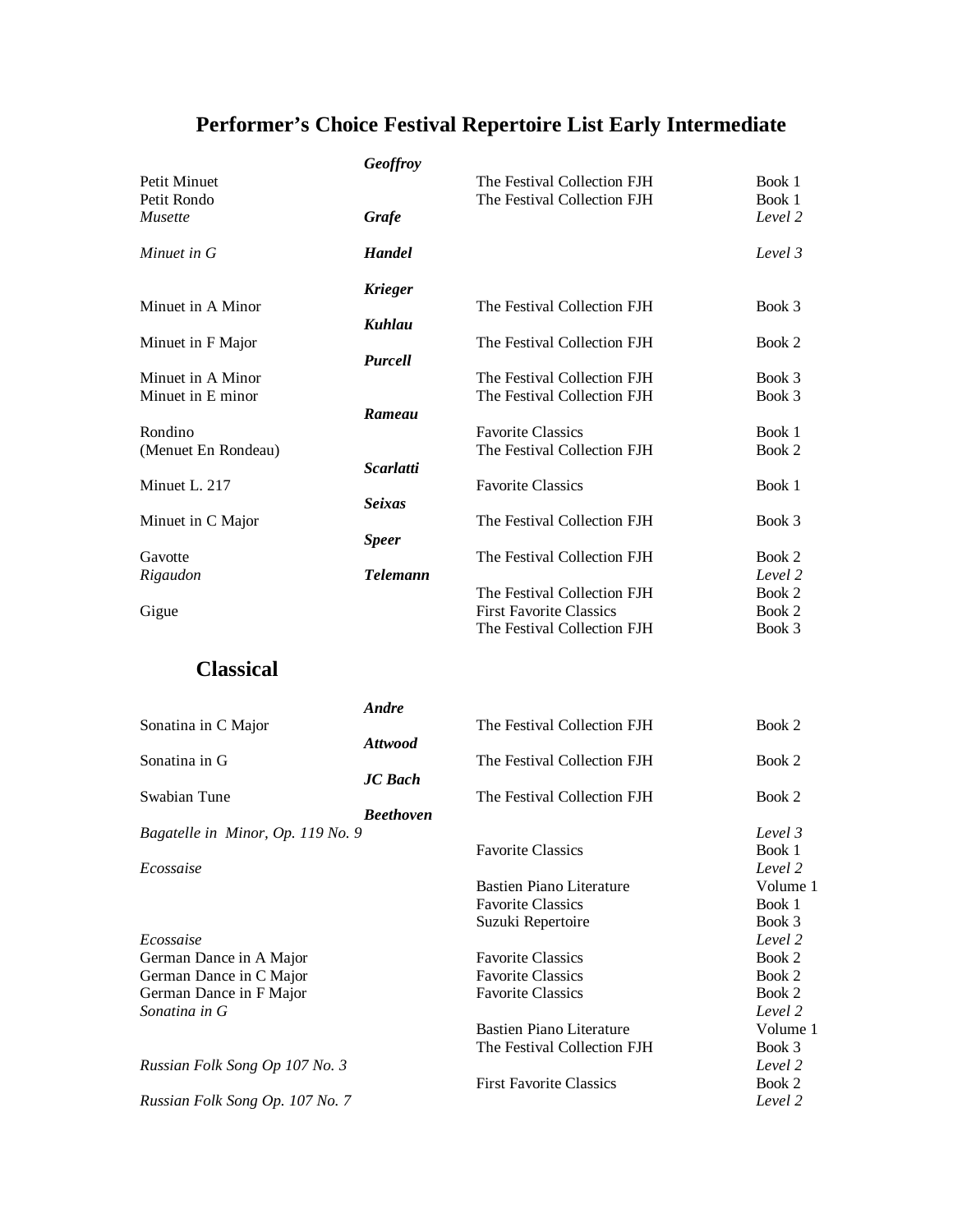#### *Sonatina in C Op. 36 No. 1 Clementi Level 3* Bastien Piano Literature Favorite Classics Book 1 Mastering the Piano Level 5 The Festival Collection FJH Book 3 Suzuki Repertoire Book 3 *Diabelli* Lesson in C Op. 125 No. 10 Everybody's Perfect Masterpieces Volume 3 Favorite Classics Book 1<br>First Favorite Classics Book 2 Bagatelle First Favorite Classics Bagatelle **The Festival Collection FJH** Book 2 Waltz Favorite Classics Book 2<br>Sonatina in G Opus 151 No. 1 2<sup>nd</sup> myt The Festival Collection FJH Book 3 Sonatina in G Opus 151 No.  $12<sup>nd</sup>$  mvt *Duncombe* Fanfare Minuet Everybody's Perfect Masterpieces Volume 2 Sonatina in C Major Favorite Classics Book 2 *Haydn German Dance Level 2* German Dance in C<br>
German Dance in E<br>
First Favorite Classics<br>
First Favorite Classics<br>
Book 2 First Favorite Classics Book 2<br>Everybody's Favorite Masterpieces Volume 3 Everybody's Favorite Masterpieces German Dance in G First Favorite Classics Book 2 Gypsy Dance Book 2<br>
Havorite Classics Book 2<br>
Havorite Classics Book 2<br>
Level 2 *Minuet Level 2* First Favorite Classics Book 1 *Scherzo (from Sonata in F Hob SVI:9 mvt 3) Level 3* The Festival Collection FJH Book 3 *Allegro Hassler Level 3 Hook* Lesson I and Collection The Festival Collection FJH Book 2 *Kuhlau* Sonatina Op. 55 No. 1 **Bastien Piano Literature** Volume 3 Favorite Classics Book 2 Suzuki Repertoire Book 3 *Sonatina in C Latour Level 2* Favorite Classics Book 2 *Lichner* A Short Story **Suzuki Repertoire** Book 2 *Lully* Menuet in D Minor **Favorite Classics** Book 2 *L Mozart* Bourree Everybody's Perfect Masterpieces Volume3 Burleske Everybody's Perfect Masterpieces Volume 3<br>
Favorite Classics Book 1 Favorite Classics Mastering the Piano Level 2 Minuet in F Major<br>
Minuet in D Minor<br>
Favorite Classics
Favorite Classics
Book 2 Minuet in D Minor **Favorite Classics** Book 2

#### **Performer's Choice Festival Repertoire List Early Intermediate**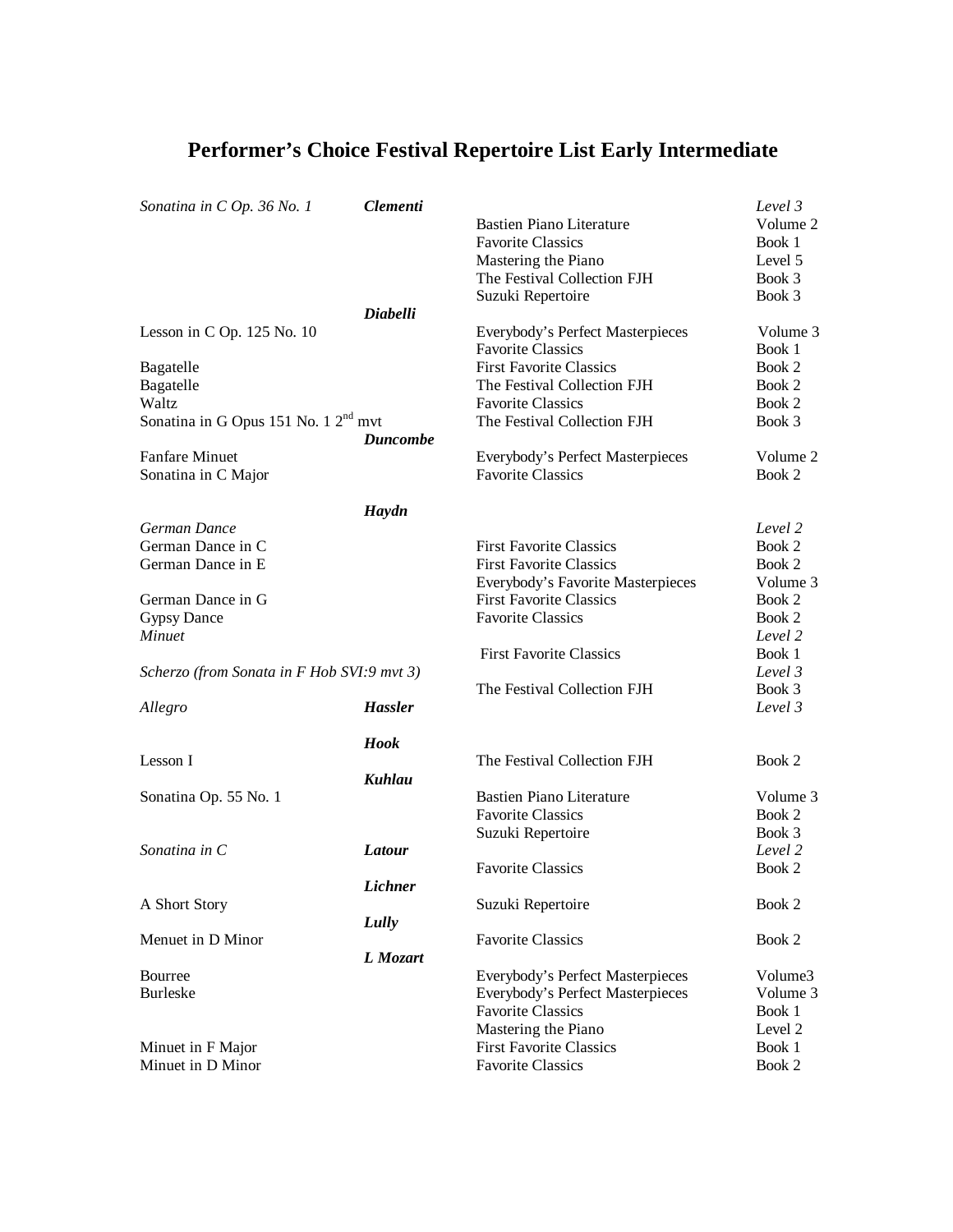|                                | Mozart            |                                  |         |          |
|--------------------------------|-------------------|----------------------------------|---------|----------|
| Allegro in Bb, K. 3            |                   |                                  |         | Level 3  |
| Arietta                        |                   | Suzuki Repertoire                |         | Book 2   |
| Minuet in $F K$ . 2            |                   |                                  |         | Level 2  |
|                                |                   | <b>Bastien Piano Literature</b>  |         | Volume 1 |
|                                |                   | Suzuki Repertoire                |         | Book 2   |
|                                |                   | <b>First Favorite Classics</b>   |         | Book 2   |
| Minuet in $F$ , $K$ . 5        |                   |                                  | Level 3 |          |
| Minuet $K$ 6                   |                   |                                  | Level 2 |          |
|                                |                   | Everybody's Perfect Masterpieces |         | Volume 2 |
|                                | <b>Neefe</b>      |                                  |         |          |
|                                |                   | Everybody's Perfect Masterpieces |         | Volume 2 |
| Little Song                    |                   | <b>First Favorite Classics</b>   |         | Book 2   |
| Dance                          |                   | The Festival Collection FJH      |         |          |
|                                |                   |                                  |         | Book 3   |
| Minuet in C                    | Pleyel            |                                  |         | Level 3  |
|                                |                   |                                  |         |          |
|                                | Reinagle          | The Festival Collection FJH      |         | Book 2   |
| Allegro                        | <b>Rousseau</b>   |                                  |         |          |
|                                |                   |                                  |         | Book 2   |
| Village Prophet                |                   | The Festival Collection FJH      |         |          |
|                                | <b>Steibelt</b>   |                                  |         |          |
| Adagio                         |                   | The Festival Collection FJH      |         | Book 3   |
|                                | Turk              |                                  |         |          |
| Arioso                         |                   | Everybody's Perfect Masterpieces |         | Volume 2 |
| Never a Dull Moment            |                   | The Festival Collection FJH      |         | Book 3   |
|                                |                   |                                  |         |          |
|                                |                   |                                  |         |          |
| <b>Romantic</b>                |                   |                                  |         |          |
|                                | <b>Biehl</b>      |                                  |         |          |
| Allegretto                     |                   |                                  |         | Level 3  |
| Sonatina in C                  |                   |                                  |         | Level 2  |
|                                | <b>Burgmuller</b> |                                  |         |          |
| Arabesque Op. 100 No. 2        |                   |                                  |         | Level 3  |
|                                |                   | <b>Bastien Piano Literature</b>  |         | Volume 3 |
|                                |                   | <b>Favorite Classics</b>         |         | Book 1   |
|                                |                   | Mastering the Piano              |         | Level 2  |
|                                |                   | The Festival Collection FJH      |         | Book 3   |
|                                |                   | Suzuki Repertoire                |         | Book 5   |
| Innocence Op. 100 No. 5        |                   | The Festival Collection FJH      |         | Book 3   |
| La Candeur. Op. 100 No. 1      |                   |                                  | Level 3 |          |
| Progress Op. 100 No. 6         |                   | The Festival Collection FJH      |         | Book 3   |
|                                | Czerny            |                                  |         |          |
| Romantic Study Opus 139 No. 49 |                   | The Festival Collection FJH      |         | Book 3   |
| Romantic Study Op. 261 No. 54  |                   | The Festival Collection FJH      |         | Book 3   |
|                                | <b>Gurlitt</b>    |                                  |         |          |
| Allegro non troppo             |                   | <b>First Favorite Classics</b>   |         | Book 2   |
| (Night Journey)                |                   | The Festival Collection FJH      |         | Book 2   |
| The Chase                      |                   | <b>First Favorite Classics</b>   |         | Book 2   |
| Hunting Music Opus 210 No. 5   |                   | The Festival Collection FJH      |         | Book 3   |
| In the Garden                  |                   | The Festival Collection FJH      |         | Book 3   |
| Little Waltz                   |                   | Suzuki Repertoire                |         | Book 3   |
| <b>Study in Triplets</b>       |                   | <b>Favorite Classics</b>         |         | Book 2   |
| (Through Forest and Field)     |                   | The Festival Collection FJH      |         | Book 3   |
|                                |                   |                                  |         |          |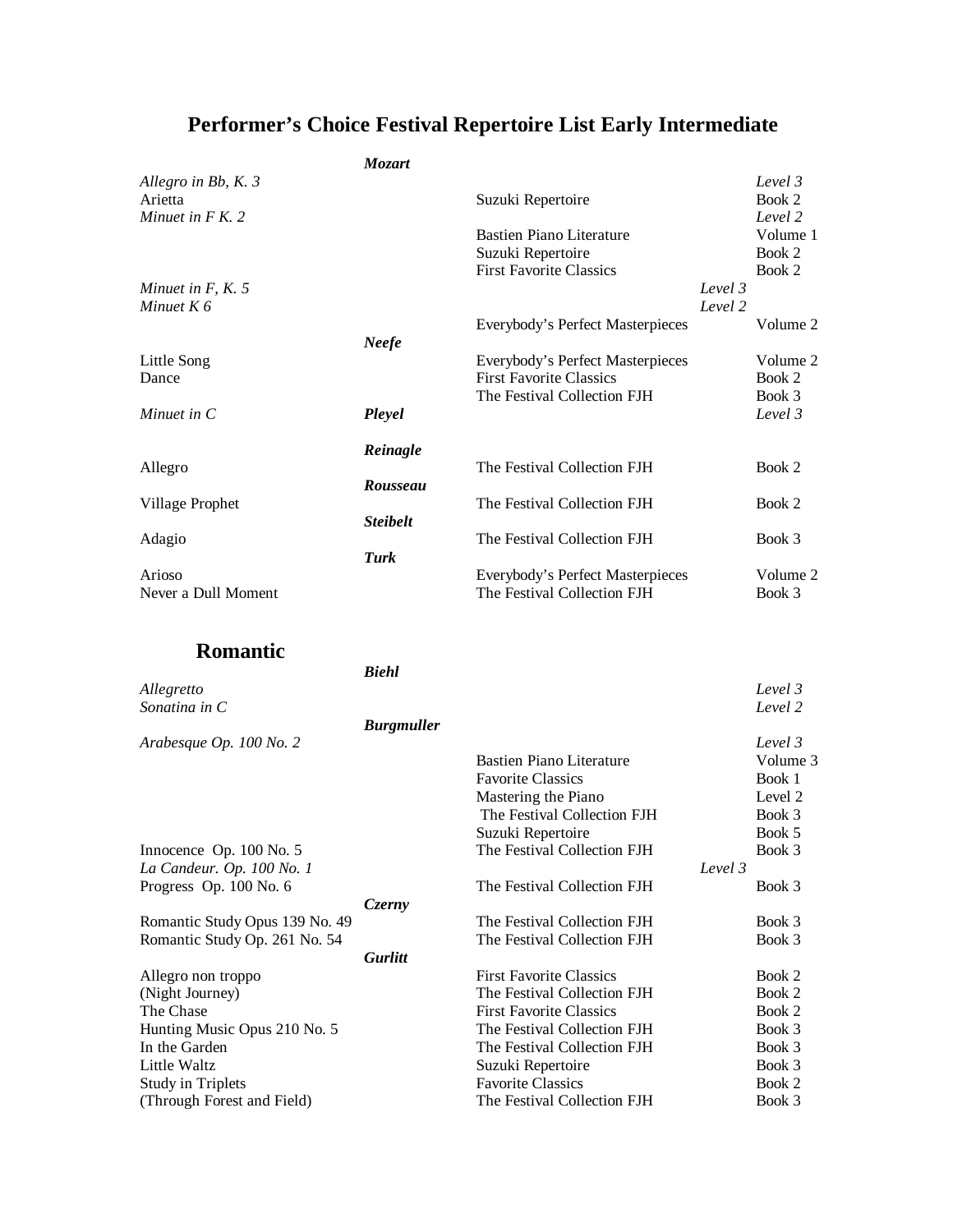#### *Hummel*

|          | питни |  |
|----------|-------|--|
|          |       |  |
| cossaise |       |  |

| Ecossaise                          |                    | <b>First Favorite Classics</b>   |         | Book 2             |
|------------------------------------|--------------------|----------------------------------|---------|--------------------|
|                                    |                    | Suzuki Repertoire                |         | Book 2             |
|                                    | <b>Kohler</b>      | <b>First Favorite Classics</b>   |         | Book 2             |
| Song Without Words                 |                    |                                  |         |                    |
| Andantino Opus 55 no. 3            | <b>Kirchner</b>    | The Festival Collection FJH      |         |                    |
|                                    |                    |                                  |         | Book 3             |
|                                    | <b>LeCouppey</b>   | <b>First Favorite Classics</b>   |         | Book 2             |
| Etude Op. 17 No. 6                 | Reinecke           |                                  |         |                    |
| Praeludium                         |                    | The Festival Collection FJH      |         | Book 3             |
| Song Opus 183                      |                    | The Festival Collection FJH      |         | Book 3             |
| Sonatina in C Op. 157 No. 1        | <b>Spindler</b>    |                                  |         | Level 2            |
|                                    |                    | <b>Bastien Piano Literature</b>  |         | Volume 1           |
| Sonatina in C Op. 157 No. 4        |                    | <b>Bastien Piano Literature</b>  |         | Volume 3           |
|                                    | <b>Schubert</b>    |                                  |         |                    |
| Ecossaise, Op. 18 No. 4            |                    |                                  |         | Level 3            |
|                                    |                    | Everybody's Perfect Masterpieces |         | Volume 3           |
|                                    |                    | <b>First Favorite Classics</b>   |         | Book 2             |
| Waltz in A                         |                    |                                  |         | Level 3            |
|                                    | <b>Schumann</b>    |                                  |         |                    |
| A Little Piece                     |                    |                                  |         | Level 2            |
|                                    |                    | Everybody's Perfect Masterpieces |         | Volume 3           |
| Melody                             |                    |                                  |         | Level 3            |
|                                    |                    | <b>Favorite Classics</b>         |         | Book 1             |
|                                    |                    | Suzuki Repertoire                |         | Book 2             |
| Merry Farmer, The                  |                    |                                  | Level 3 |                    |
|                                    |                    | <b>Bastien Piano Literature</b>  |         | Volume 1           |
|                                    |                    | Suzuki Book                      |         | Book 2             |
|                                    |                    | Mastering the Piano              |         | Level 2            |
| Soldiers' March Op. 68 No. 2       |                    |                                  |         | Level 2            |
|                                    |                    | <b>Bastien Piano Literature</b>  |         | Volume 1           |
| Wild Horseman, The                 |                    |                                  |         | Level 2            |
|                                    |                    | <b>Bastien Piano Literature</b>  |         | Volume 1           |
|                                    |                    | <b>Favorite Classics</b>         |         | Book 1             |
|                                    |                    | Suzuki Repertoire                |         | Book 3             |
|                                    | <b>Schytte</b>     |                                  |         |                    |
| Study                              |                    | <b>First Favorite Classics</b>   |         | Book 2             |
|                                    | <b>Streabbog</b>   |                                  |         |                    |
| A Pleasant Morning OP. 63 No. 1    |                    | Everybody's Perfect Masterpieces |         | Volume 2           |
|                                    |                    | Mastering the Piano              |         | Level 2            |
|                                    |                    | <b>First Favorite Classics</b>   |         | Book 2             |
| Distant Bells Op. 63 No. 6         |                    | Mastering the Piano              |         | Level 2            |
|                                    |                    | <b>First Favorite Classics</b>   |         | Book 2             |
|                                    |                    |                                  |         |                    |
|                                    | <b>Tchaikovsky</b> |                                  |         |                    |
| Old French Song<br>Soldiers' March |                    |                                  |         | Level 3<br>Level 3 |
| Kamarinskaya Opus 39 No. 14        |                    | The Festival Collection FJH      |         | Book 3             |
|                                    | Weber              |                                  |         |                    |
| Cradle Song                        |                    | Suzuki Repertoire                |         | Book 2             |
|                                    |                    |                                  |         |                    |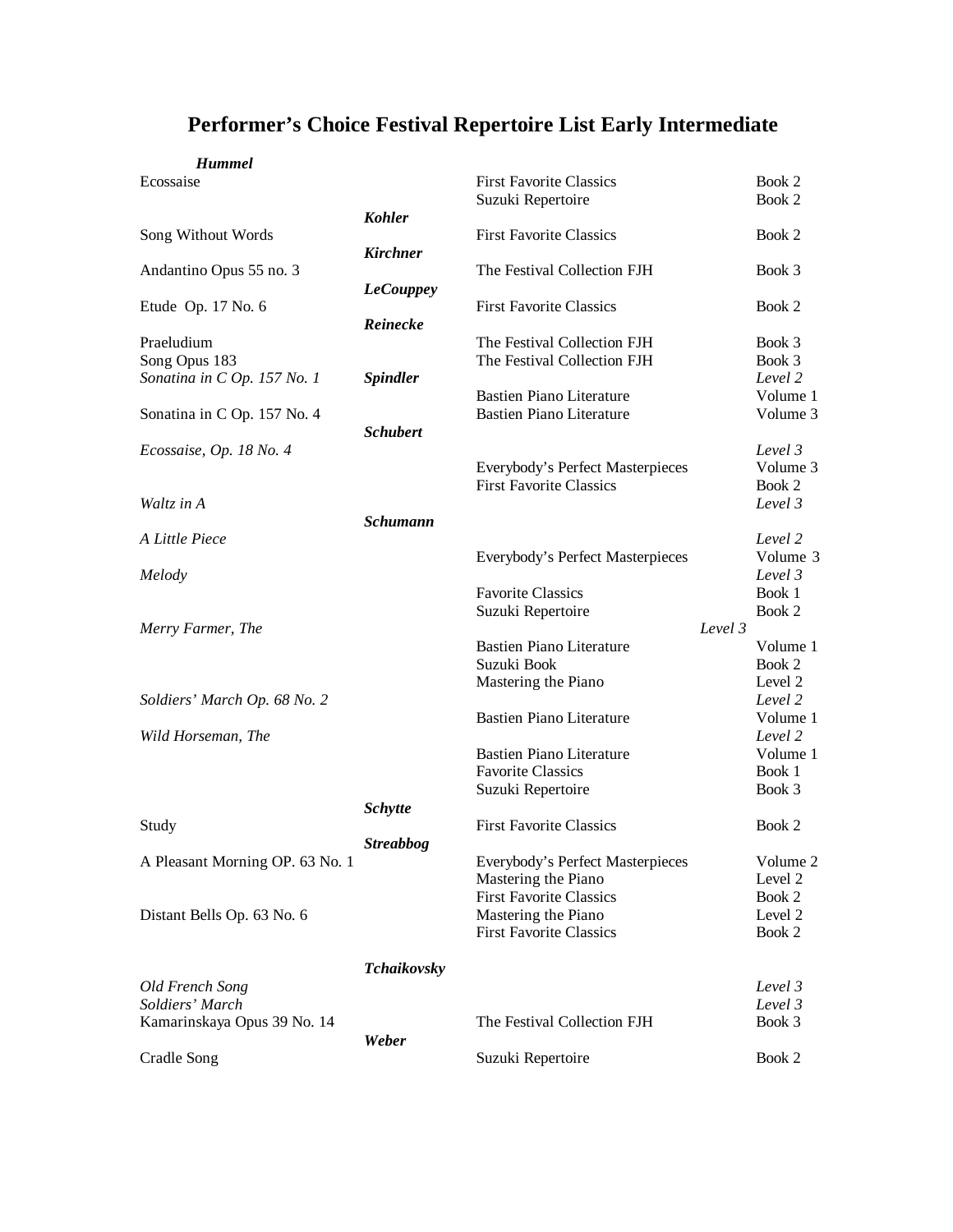### **Contemporary**

|                                   | <b>Bartok</b>    |                                  |          |
|-----------------------------------|------------------|----------------------------------|----------|
| Children at Play                  |                  | Suzuki Repertoire                | Book 2   |
| Children's Song                   |                  | <b>Bastien Piano Literature</b>  | Volume 2 |
| <b>Folk Dance</b>                 |                  |                                  | Level 3  |
| Follow the Leader                 |                  |                                  | Level 2  |
| Highwayman's Tune                 |                  | The Festival Collection FJH      | Book 3   |
| Hungarian Folk Song*              |                  | <b>Bastien Piano Literature</b>  | Volume 3 |
| Lonely Traveler, The              |                  | <b>Bastien Piano Literature</b>  | Volume 1 |
| Minuet                            |                  | <b>First Favorite Classics</b>   | Book 2   |
| <b>Pillow Dance</b>               |                  |                                  | Level 2  |
|                                   |                  |                                  | Volume 2 |
| Play Time                         |                  | <b>Bastien Piano Literarure</b>  |          |
| Song                              |                  | <b>First Favorite Classics</b>   | Book 2   |
| Teasing Song                      |                  | Suzuki Repertoire                | Book 3 A |
| Winter Tale                       |                  | <b>Bastien Piano Literature</b>  | Volume 1 |
|                                   | <b>Bernstein</b> |                                  |          |
| Elegant Toreador (The)            |                  | The Festival Collection FJH      | Book 3   |
|                                   | <b>Diemer</b>    |                                  |          |
| Waves                             |                  | The Festival Collection FJH      | Book 3   |
|                                   | <b>Fuchs</b>     |                                  |          |
| Timid Little Heart Op. 47 No. 5   |                  | The Festival Collection FJH      | Book 2   |
|                                   | Gedike           |                                  |          |
| Mazurka Opus 36 no. 23            |                  | The Festival Collection FJH      | Book 2   |
|                                   | Gretchaninoff    |                                  |          |
| The Little Beggar Op. 123 No. 2   |                  | Everybody's Perfect Masterpieces | Volume 3 |
|                                   |                  | <b>First Favorite Classics</b>   | Book 2   |
|                                   | Kabalevsky       |                                  |          |
| Clown, The                        |                  |                                  | Level 3  |
|                                   |                  | <b>Bastien Piano Literature</b>  | Volume 2 |
|                                   |                  | <b>Favorite Classics</b>         | Book 1   |
| Dance                             |                  | <b>Bastien Piano Literature</b>  | Volume 1 |
|                                   |                  |                                  | Level 2  |
| Gallop                            |                  |                                  |          |
|                                   |                  | <b>Favorite Classics</b>         | Book 1   |
| Galloping                         |                  |                                  | Level 2  |
| A Little Song                     |                  | <b>Bastien Piano Literature</b>  | Volume 1 |
| (Song)                            |                  |                                  | Level 2  |
| Quick March                       |                  |                                  | Level 2  |
|                                   |                  | <b>Bastien Piano Literature</b>  | Volume 1 |
| Variations on a Russian Folk Song |                  |                                  | Level 3  |
| (Op 51 No. 1)                     |                  | The Festival Collection FJH      | Book 3   |
| Waltz                             |                  |                                  | Level 2  |
| Waltz                             |                  |                                  | Level 3  |
| Waltz                             |                  | <b>Bastien Piano Literature</b>  | Volume 1 |
|                                   | <b>Maykapar</b>  |                                  |          |
| Little Shepherd from Opus 28      |                  | The Festival Collection FJH      | Book 3   |
|                                   | <b>McKay</b>     |                                  |          |
| Long Gone Blues                   |                  | The Festival Collection FJH      | Book 2   |
|                                   | <b>Norton</b>    |                                  |          |
| Play it Again                     |                  | The Festival Collection FJH      | Book 3   |
|                                   | <b>Olson</b>     |                                  |          |
| Machines on the Loose             |                  | The Festival Collection FJH      | Book 3   |
|                                   | Rahbee           |                                  |          |
| <b>Rippling Waters</b>            |                  | The Festival Collection FJH      | Book 2   |
|                                   |                  |                                  |          |